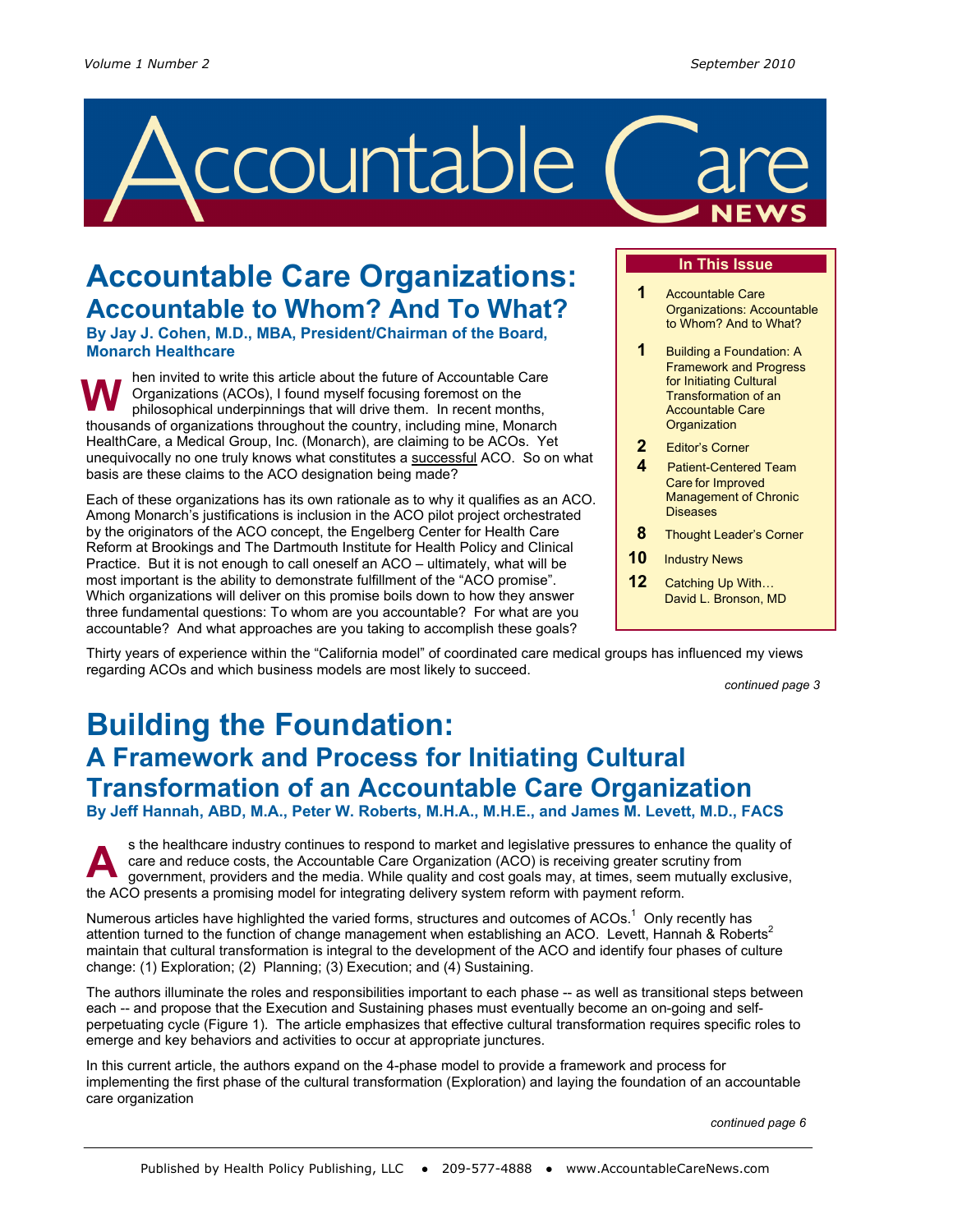#### **Publisher**

Clive Riddle, President, MCOL

#### **Editor**

Pierce Conran, CPEHR, CPHIT

Accountable Care News is published monthly by Health Policy Publishing, LLC. Newsletter publication administration is provided by MCOL.

#### **Accountable Care News**

1101 Standiford Avenue, Suite C-3 Modesto, CA 95350 Phone: 209.577.4888 Fax: 209.577.3557 info@accountablecarenews.com www.AccountableCareNews.com

Copyright © 2010 by Health Policy Publishing, LLC. All rights reserved. No part of this publication may be reproduced or transmitted by any means, electronic or mechanical including photocopy, fax, or electronic delivery without the prior written permission of the publisher.

#### **Subscribe to Accountable Care News Today!**

Subscribe online at www.AccountableCareNews.com or call 209.577.4888

Subscriptions are \$39 monthly or \$468 annually. With each monthly issue, you can:

- Get valuable business intelligence, networking and contact information regarding Accountable Care Organizations and related issues
- Monitor current legal, regulatory, and policy issues regarding ACOs
- Build a knowledge base and accumulate key insights with detailed information available in guest articles and interviews with industry experts
- Maintain a working knowledge of applicable business opportunities and challenges arising from the emergence of Accountable Care models
- Keep pace with the current environment regarding Accountable Care concepts, trends, results, components, critical features, stakeholders and key topics relating to such models
- Read about the case experiences of health systems already involved with informal accountable care models
- Keep pace with evolving financial, operational, and strategic requirements and considerations for ACO creation and operation

## **Editor's Corner**

Pierce Conran, Editor, *Accountable Care News* 

We received the following comments regarding the place for electronic health records (EHRs) in accountable care: Readers of *Accountable Care News* are invited to submit questions or thoughts to editor@accountablecarenews.com.

#### Dear Accountable Care News,

How can accountable care be delivered without a correct model for healthcare and without an appropriate electronic health record (EHR) system? Chronic illness care, for example, is the source of 70% to 80% of U.S. health care costs. Among the chronic illnesses, diabetes has priority.

A correct model for the 21st century would take into account the mass of clinical literature on diabetes and periodontal disease. Medicare, for example, which offers no dental care, is a seriously flawed model. At the beginning of the 21st century an IOM report included this wording regarding "medically necessary" about dental care in Medicare: "Such a restrictive definition may suggest that periodontal or other tooth-related infections are somehow different from infections elsewhere and imply that the mouth can be isolated from the rest of the body, notions neither scientifically based nor constructive for individual or public health." in Extending Medicare Coverage for Preventive and Other Services by Marilyn J. Field, Robert L. Lawrence, and Lee Zwanziger, Editors; Committee on Medicare Coverage Extensions, Division of Health Care Services, IOM, 2000.

This was also the year of: Oral health in America: a report of the Surgeon General. Rockville, MD: U.S. Department of Health and Human Services, National Institute of Dental and Craniofacial Research, National Institutes of Health, 2000. A decade later, any health care model which does not integrate medical and dental care sacrifice quality of care and patient safety (also accountability).

Any EHR product which does not integrate medical and dental records is obsolescent. Examples of modern EHR technologies exist (in Federal health care agencies such as the Veterans Affairs Department (VistA), the Indian Health Service (RPMS), and the U.S. Military (AHLTA), and, outside of Federal care, in the Marshfield Clinic system in Wisconsin.

See: http://www.marshfieldclinic.org/patients/?page=nytimes\_122908 regarding "Electronic Medical Records Cited" and saying: "To visit the Marshfield Clinic, a longtime innovator in health information technology, is to glimpse medicine's digital future. Across the national spectrum of health care politics there is broad agreement that moving patient records into the computer age, the way Marshfield and some other health systems have already done, is essential to improving care and curbing costs." 21st century EHR technology must support multi-domain communication among medical and dental providers.

Please see: Powell VJH and Din FM, "The Medical-Dental Home: Achieving Comprehensive Care for Chronic Illness through Integrating Medical-Dental Care and Data," Medical Home News 1, 3 (May, 2009): 1, 5-7. See: http://www.connected-health.org/media/224380/mhnnews0509.pdf Also, please see our list of contact points between medical and dental care.

What are you doing for the sake of accountability in this sense?

Sincerely,

Valerie J H Powell RT(R) PhD University Professor, Computer & Information Systems Project on Clinical Data Integration (CDI) Robert Morris University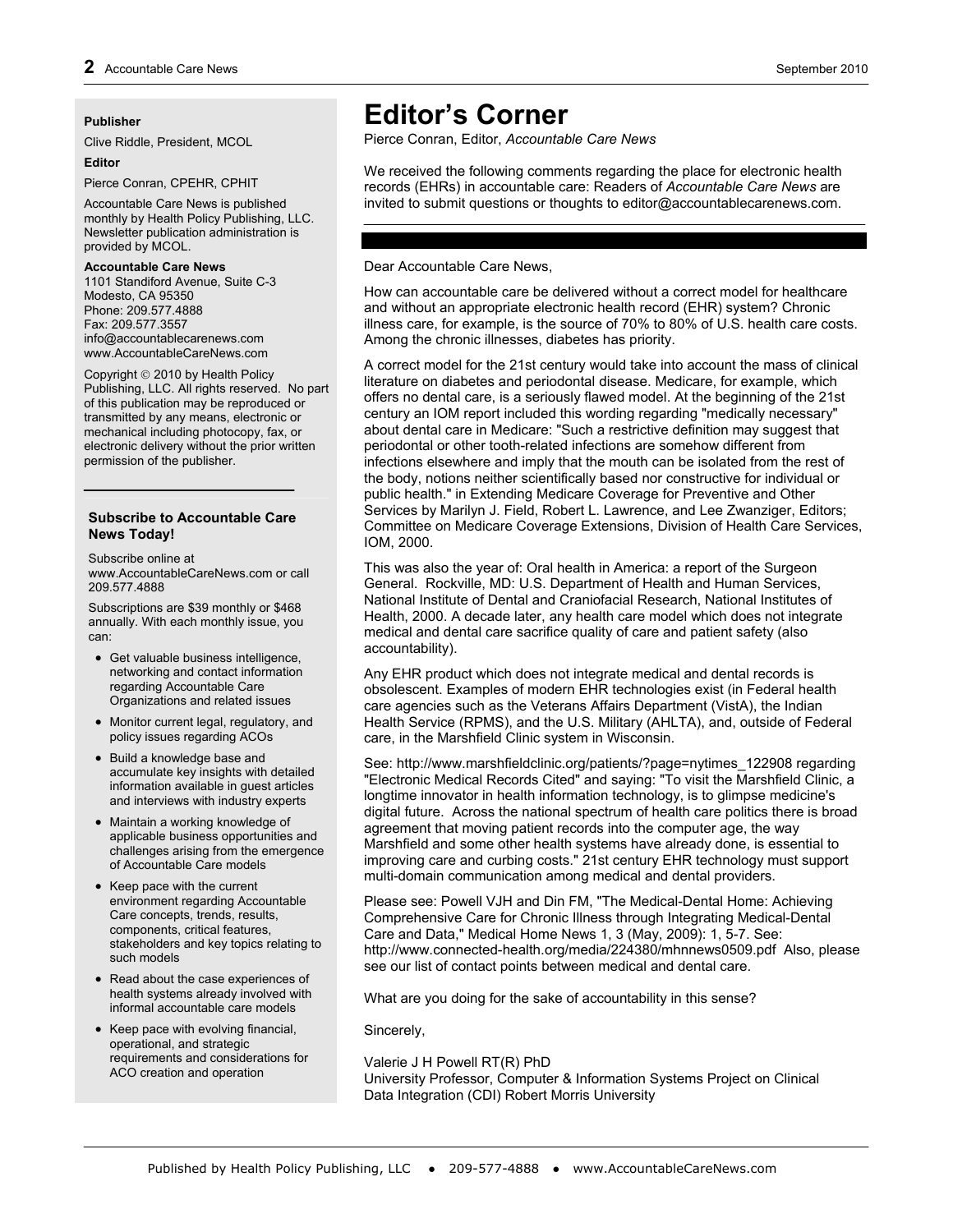#### **Accountable Care Organizations**…. *continued*

Physicians throughout California have successfully organized and collaborated for decades as Independent Practice Associations (IPAs) and integrated medical groups designed to deliver high-quality cost-effective care. This statewide phenomenon has been catalyzed by the robust presence of Permanente Medical Group as a formidable competitor and the state's legislative prohibition on corporate practice of medicine. Most of these groups, including Permanente, share best practices as members of the California Association of Physician Groups (CAPG), recognized recently as "the largest U.S. accountable care [trade] association".

Physicians organizing into groups to deliver accountable care are not singularly a California phenomenon. There are national organizations, i.e. Council of Accountable Physician Practices (CAPP) and Physician Groups for Coordinated Care (PGCC), which represent a host of medical groups and IPAs across the country that for decades have been taking accountability for the care they provide. These models exist primarily in regions where enrollment in Medicare Advantage and/or commercial managed care programs is high. Pre-payment (capitation) compensation methodologies provide the cash flow these organizations need to support the administrative infrastructure required to deliver high-quality costeffective care.

As our nation progresses more globally toward accountable care, multiple business models will be tested. In many parts of the country physicians remain disaggregated. Where this market dynamic exists, hospital-centric models may be the predominant ACO paradigm. In other geographies, independent physicians are coming together in "virtual groups" to assume accountability for the care they provide collectively. The need exists to experiment with a variety of business models to meet the needs of patients in diverse markets; however, concern is warranted regarding the ability of some of these models to succeed. Will the model construct matter in determining an ACO's success? To answer this, I'll highlight some elements that differentiate existing physician led (governed) ACOs from other models being considered. The value system upon which an ACO is based is important and physician led organizations have a number of distinct advantages. First, doctors in general are an altruistic lot. Although there are some well-documented examples of physicians who have strayed from their altruistic natures, on the whole their adherence to this core value is strong and laudable.

Second, physicians possess firsthand experience caring for people over extended periods of time across the entire continuum of care. They are the primary accountable parties when their patients become infirmed. It is an awesome responsibility to treat someone at risk of dying prematurely or to tell someone their parent has just passed away. Experiences such as these deeply affect the way one views the "business of medicine". This perspective is always important, but is most critical when dealing with thorny issues, e.g. when the interests of one's institution are in direct conflict with one's personal commitment to serving the greater good. A few years ago, a JAMA article regarding how effectively doctors comply with evidence based guidelines concluded that Medicare fee-for-service (FFS) patients received the recommended screening test (cardiac stress test) less than 45 % of the time prior to receiving the more invasive, risky, and costly alternative (elective PCI).<sup>2</sup> Importantly, Medicare FFS patients and the physicians caring for them generally do not have the support of ACO-like organizations with value systems that inspire care quality improvement and efficiency.

I was confident that physicians that embody an organization with just such a foundation perform better than their peers. Analysis of the data related to Monarch's 30,000 Medicare Advantage beneficiaries, utilizing the same criteria and methodologies used by the JAMA researchers, confirmed Monarch's patients received the evidence-based screening test over 90 % of the time prior to receiving the more costly invasive procedure. These results validated my premise: when provided with the correct philosophical and informational support, physicians will do the right thing for their patients more often. I believe the converse risk exists: ACOs formed by organizations reliant upon higher volumes and/or higher intensities of services will not be motivated to provide their physicians with the support described above, because of the adverse impact it would have on their revenue.

In conclusion, the ultimate success of an ACO will be based upon the vision and values that constitute its underpinning. Some ACOs being created today will succeed and others will fail. How an ACO fares will be determined by why its participants form it. There will be executives and providers who envision an ACO as their next high-margin revenue model, or a new way to increase negotiating leverage or control more of the health care dollar. These ACOs will not be capable of fulfilling the ACO promise and thus will fail. On the other hand, providers and executives who understand to whom and for what they are accountable will design high-quality cost-efficient models for the communities they have committed to serve, and they will be rewarded accordingly for the value they render. The Patient Protection and Accountable Care Act (PPACA) stipulates that an ACO must exceed quality thresholds in order to qualify for a shared savings bonus. Only models capable of successfully surmounting both of these challenges will withstand the test of time. Most likely, as a reader of this article, you work in the healthcare industry. Current circumstances are providing us with the opportunity to embody the altruistic spirit residing within our hearts. The fact remains that far too many of our patients, who are our customers, deserve better outcomes and experiences than we've provided in the past. Only we as an industry can rectify that. And for the sake of our nation and that of our future generations, we must learn to deliver the better outcomes and experiences our patients deserve more cost effectively too. In my view, ACOs whose vision and values impel high-quality cost-effective care are among our best hopes to achieve these goals.

<sup>1</sup> "Show Me ObamaCare," The Wall Street Journal, August 5, 2010.

2 Lin, G. A., Dudley, R. A., Lucas, F. L., Malenka, D. J., Vittinghoff, E., Redberg, R. F., "Frequency of Stress Testing to Document Ischemia Prior to Elective Percutaneous Coronary Intervention," JAMA Vol. 300, No.15 (October 15, 2008): 1765 – 1773.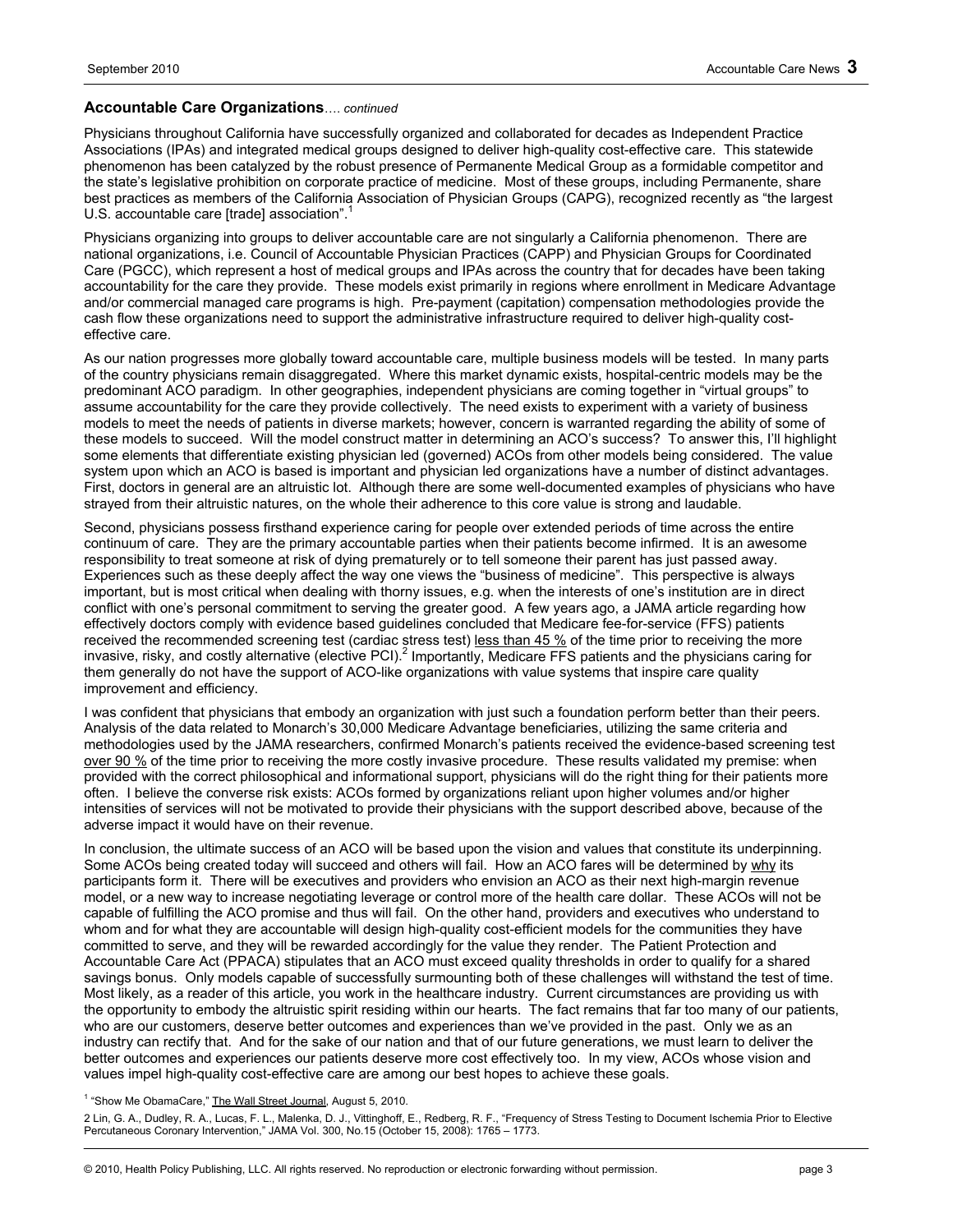# **Patient-Centered Team Care for Improved Management of Chronic Diseases**<br>By Richard Dryer, MD, Kimberly Baker-Genaw, MD, and William Keimig, MD

# **Department of Medicine, Henry Ford Medical Group, Henry Ford Health System, Detroit, MI**

*The implementation of a functioning Medical Home can play a key role in the development of ACOs.* 

he Medical Home model for primary care, endorsed by national medical associations for Internal Medicine and Family Medicine  $(1-4)$ , focuses on engaging the patient with a team of health care professionals to improve healthy behaviors and health outcomes. At our large health system in southeast Michigan, primary care physicians at 26 medical centers have been awarded the Blue Cross Blue Shield of Michigan (BCBSM) patient-centered medical home designation since inception by BCBSM in 2009. The annual designation awards physicians and outpatient clinics for implementing team care to manage a patient's health through various processes, such as convenient appointment scheduling, extended office hours, test tracking, e-prescribing, and an electronic health record to upkeep the patient's medical history. **T** 

While our 26 medical centers offer medical homes for primary care patients, an advanced model with special emphasis on team care of patients with chronic diseases has been developed and implemented at three sites. Designed by the Henry Ford Medical Group's Division of General Internal Medicine in 2007, this advanced medical home model required clinical practice redesign to change the traditional patient-physician focus of care to team-focused care. During the practice redesign process we invited patients to serve as advisors on our multidisciplinary planning team. Our patient advisors found the medical home term confusing and thus selected our program name "Patient-Centered Team Care" (PCTC). Patient advisors have offered critical feedback to our PCTC clinic processes over the past few years, and remain part of our planning team as we continue to refine the process and roll out additional PCTC clinics.

#### **How Patient-Centered Team Care Works**

*The Team:* Each PCTC clinic has on site the primary care physician, nurse practitioner, nurse case manager, clinical pharmacist, certified diabetes educator, dietician, medical assistant, and clinic service representative. A patient's team is led by the physician who decides which health care experts are required by the patient's condition and diseases. The team for a patient with diabetes, for example, may include the diabetes educator and dietician whereas the team for a patient with hypertension may include the dietician and clinical pharmacist. The patient may see or communicate with the nurse practitioner and/or nurse case manager in between visits with the physician, and also may see other team members during or in-between physician visits. Individualized, personalized team care to meet the medical needs of the patient remains the focus.

*The Plan of Care:* At the first PCTC clinic visit, the physician and patient together discuss and complete the patient's Plan of Care. The Plan of Care form documents the patient's current medical condition and chronic diseases as well as the patient's personal health goals (such as to quit smoking), lifestyle health goals (such as to increase exercise), medical health goals (such as to reduce cholesterol), and next steps for care (such as blood tests and a visit with the nurse practitioner). In this way the patient becomes engaged in self-management of healthy behaviors while receiving coordinated team care focused on disease prevention and disease management. Copies of the completed Plan of Care form are given to the patient to take home, retained in clinic for referral follow-up, and become a part of the patient's electronic medical record.

*Education:* Patients with chronic conditions are encouraged to attend patient education workshops focused on selfmanagement of disease. These group classes require approximately 2.5 hours/week for six weeks. Other types of education classes such as smoking cessation and weight management are available as well.

*Telemonitoring Tools:* For patients with heart failure, we use a telemonitoring tool (Tel-Assurance, Pharos Innovations, Inc., Northfield, IL) to monitor symptoms in-between clinic visits. Patients call a toll-free number daily to answer several clinically validated questions about their medical status and to listen to a customized, 90-second educational message to reinforce education, diet, exercise, and compliance. Patients' clinical status information is available instantaneously via a secure online database for review by PCTC case managers. Based on these data, case managers may call patients at home to discuss symptoms and self-management steps, to titrate medication dosages for those patients requiring medication adjustments, as well as to arrange same-day or next-day clinic appointments for patients requiring prompt medical attention.

### **Measuring Health Outcomes**

Various measures are being tracked to determine the short- and long-term outcomes of patient-centered team care. Since implementation of PCTC clinics in 2008, short-term results have shown a trend toward decreased emergency room visits and reduced hospital admissions for this group of patients. In addition, hemoglobin A1c values have improved for diabetic patients enrolled in PCTC case management for at least 90 days. These early outcomes give physicians the professional satisfaction that comes with knowing patients are receiving the close attention they need. PCTC physicians who didn't work regularly with case managers and nurse practitioners before practice redesign now report they do not want to work without these valuable health professionals.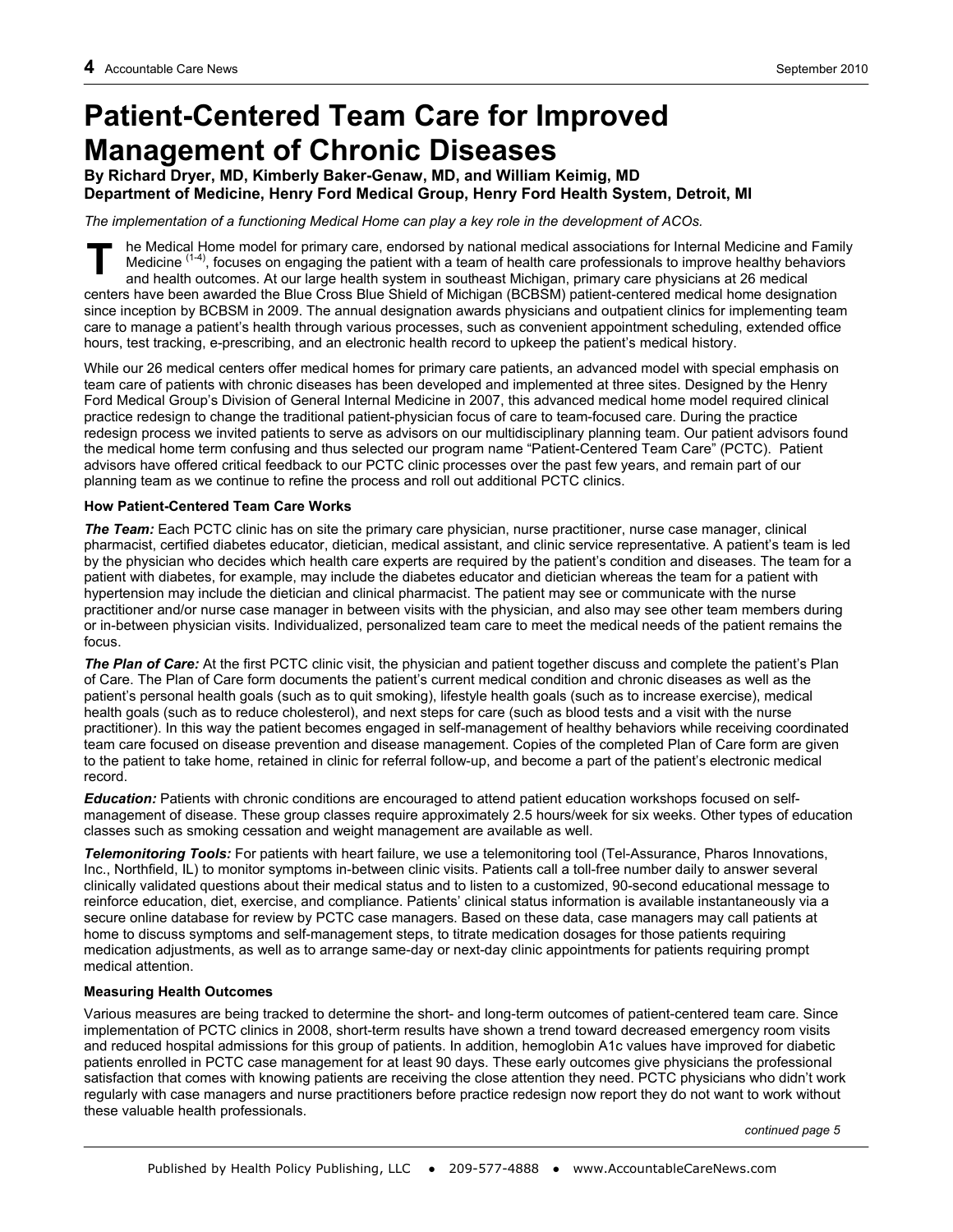

1. American College of Physicians. 2006. The advanced medical home: A patient-centered, physician-guided model of health care. A Policy Monograph of the American College of Physicians. http://www.acponline.org/advocacy/where\_we\_stand/policy/adv\_med.pdf.

2. Arvantes J. 2007. Congressional Committee Testimony. Patient-centered medical home is key to health care. http://www.aafp.org/online/en/home/publications/news/news-now/government-medicine/20070514kmantestimony.html.

3. Blue Ribbon Panel of the Society of General Internal Medicine. 2007. Redesigning the practice model for general internal medicine: a proposal for coordinated care. A policy monograph of the Society of General Internal Medicine. Journal of General Internal Medicine 22: 400-9.

4. Future of Family Medicine Project Leadership Committee. 2004. The future of Family Medicine: A collaborative project of the Family Medicine Community. Annals of Family Medicine 2 (suppl 1): S3-32.

### *SAVE THE DATE*!

## **SECOND NATIONAL ACCOUNTABLE CARE ORGANIZATION (ACO) CONGRESS**

A Hybrid Conference and Internet Event

The Leading Forum on the Accountable Care Organizations (ACOs) and Related Delivery System and Payment Reform Produced by California Association of Physician Groups (CAPG) and Integrated Healthcare Association (IHA) Media Partners: *Harvard Health Policy Review* and *Health Affairs*

November 16 - 18, 2010 Hyatt Century Plaza Hotel Los Angeles, CA www.CaliforniaACOSummit.com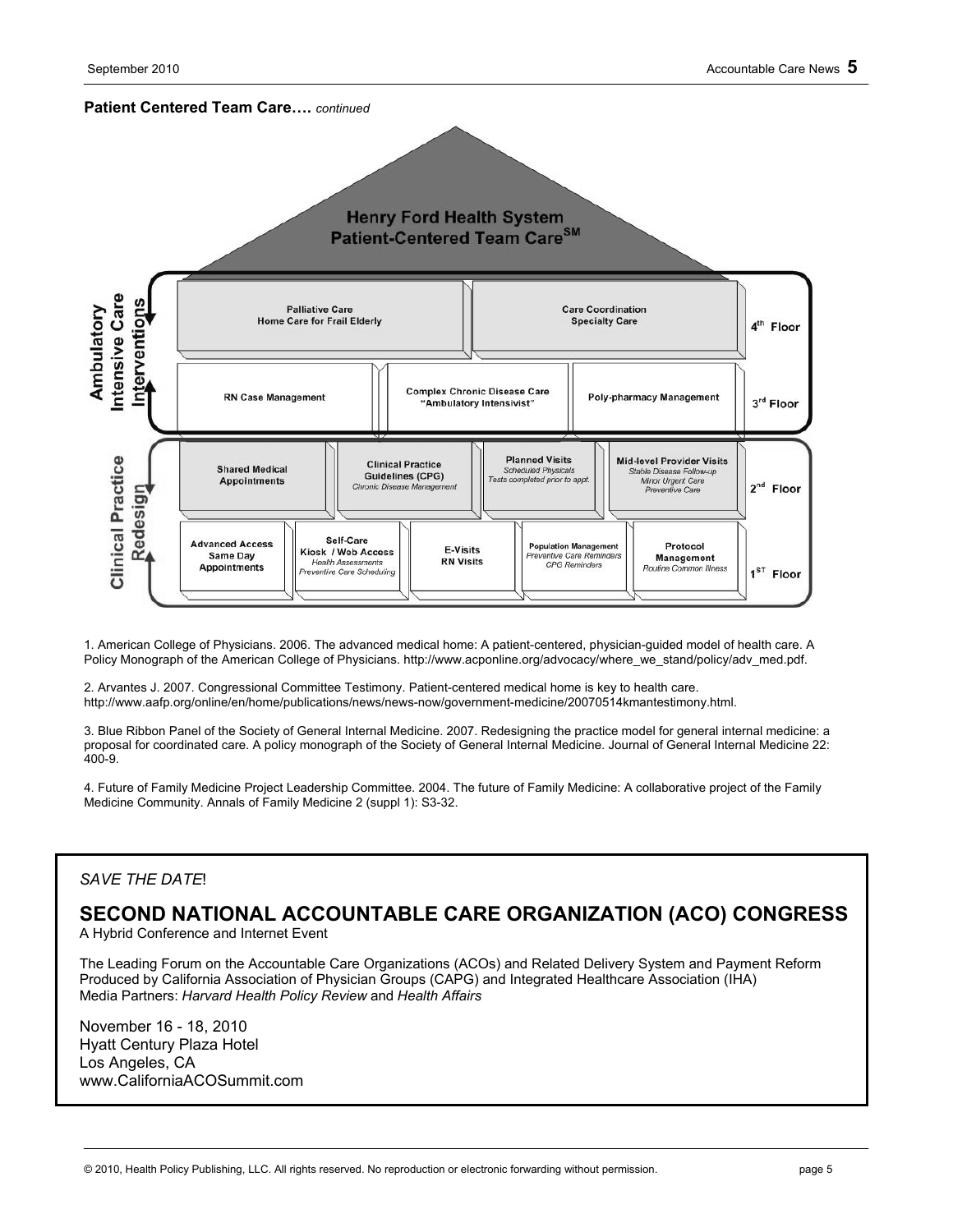#### **Building the Foundation** …. *continued*



Figure 1. Cultural **Transformation** Phases and Intermediate Steps

While all four phases have critical facets and accountabilities, the initial Exploration stage is foundational, to ensure that the transformational journey begins on solid footing. The Exploration phase is executed in three components: (1) administration of a readiness assessment of internal organizational capabilities and external resources in the local community; (2) identification of the provider network that will deliver a full range of clinical services, potentially including partner physician practices, facilities and medical groups; and (3) clarification of key leadership roles, structures and processes among the various parties. Realistically, the first two components occur simultaneously, but both must be completed prior to undertaking the third.

The driving force behind the ACO formation may come from the medical delivery system, a health plan or an employer. Although a single group or entity may provide early impetus, the success of this primary phase relies on the active engagement of all involved partner-collaborators in the community. Several authors have emphasized the importance of a community-based approach for creating a comprehensive and sustainable ACO system.<sup>3</sup> Specifically, each of the following must be completed in the Exploration phase of the cultural transformation:

- Self-assessment of the internal capabilities of each ACO partner -- e.g., existing systems and processes, opportunities for revenues and/or cost savings, and tolerance for risk – to target opportunities for improved population outcomes.
- Assessment of external capabilities e.g., healthcare resources and levels of patient engagement in the targeted community -- to target opportunities for improved population outcomes.
- Quantification of the magnitude of improvement for targeted clinical areas.
- Agreement among the partner physician practices, organizations and agencies on a common vision and sense of urgency for change.
- Shared understanding among partner-collaborators of potential roadblocks and risks to ACO formation.
- Agreement on governance of the ACO.
- Initiation of dialogue to build a work plan for the ACO, including establishing legal, financial and management structures.

In order to complete an effective Exploration Phase, it is important to have a framework with which to appraise the service mix, potential collaborators and ACO capabilities. One simple, community-based framework is represented below in Figure 2.



#### **Framework**

The Population Health Quality System framework focuses specifically on population health management and articulates the Inputs, Processes, and Outputs in successful accountable care systems. The targeted employee population, providers, employers and health care purchasers in the community provide Inputs to the system – notably, these Inputs are influenced by a number of factors, including medical and nonmedical health resources in the community, the employer work place, personal health resources available, social networks and even the media. $4$ Inputs then fuel Core and Enabling Processes. In the figure above, Core Processes such as such as data- and information-sharing are the critical interfaces between the providers and the employer.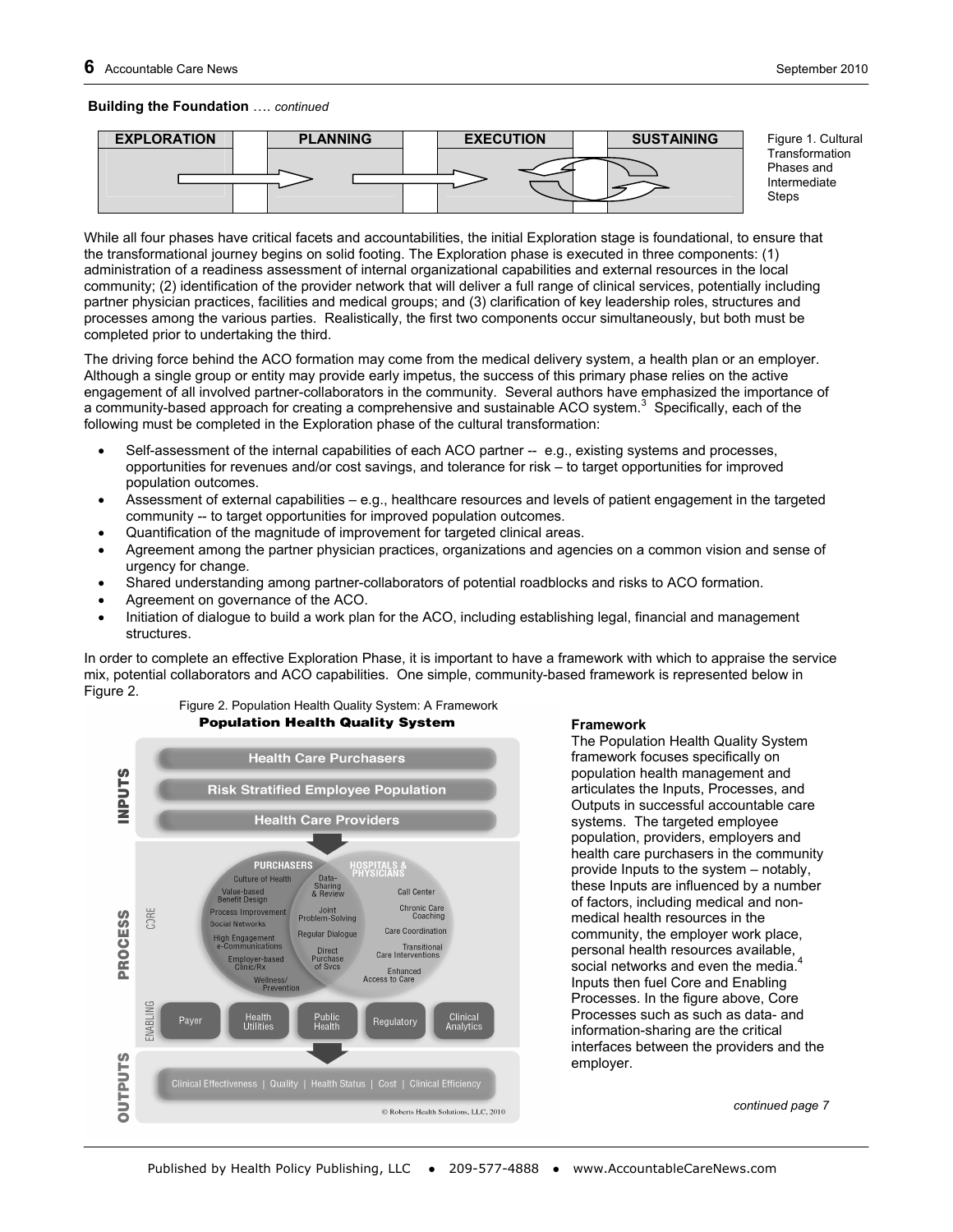#### **Building the Foundation** …. *continued*

It is important that Enabling Processes align with and support the Core Processes: to ensure a high level of coordination, a greater impact on the individual's behaviors, and desired outcomes for the population (measured as Outputs).

As illustrated in Figure 2, the first step in the Exploration Phase corresponds to assessment of internal and external Inputs, to quantify opportunities for improvement in the defined population. Internal opportunities for improvement may include potentially avoidable admissions/readmissions, emergency room visits, C-section rates and medication prescribing patterns. The external assessment in the Exploration stage examines specific clinical risks in the population as well as savings that can be accrued in each clinical area; the accessibility of community-based service providers and wellness programs, patient population demographics, and regulatory environment should also be evaluated.

The second component of the Exploration phase is identification of the potential ACO partners. Viable partnercollaborators – clinical practices, groups and agencies that either provide an essential segment of an integrated delivery system or offer a vital connection to the patient population -- will emerge from a thorough analysis of external resources. Other critical determinants include the capacity for information exchange with other partners, the ease of connecting data systems, and cultural compatibility.

Prior to making a commitment to participate, each entity should conduct an internal capability assessment, a comprehensive analysis of its own capacities and capabilities. For a delivery system, the assessment must incorporate a review of the current state of the primary care and specialty care networks, existing clinical and financial data systems, and cost variations that may result in revenue opportunities with the ACO. Additionally, it will be useful to scrutinize the delivery system's ability to assume financial risk and its experience implementing significant culture change.

For an employer, the internal capability assessment should entail, among other aspects, analysis of the care utilization patterns of its employees, the organization's ability to adopt new health benefit designs, alternative payment models for providers, and past experiences implementing substantive change with the employee population.

The third component of the Exploration phase involves clarification of crucial roles, structures and processes, best accomplished through formalized discussions with partner-collaborators. Multiple meetings will likely be necessary to reveal mutual interests in forming the ACO, confront potential roadblocks and limitations and risks, and finalize the ACO collaborative. A number of prepared discussion items can guide comprehensive review of fundamental issues (Table 1).

#### **Table 1. Selected Discussion Questions for Exploration Meetings**

What are the most compelling reasons to form an ACO, including the goals the stakeholders wish to achieve? From a clinical perspective, where is the most logical, opportunistic place to start?

- What about this community makes it necessary and urgent to form an ACO? What about this community would make it difficult to successfully implement an ACO?
- For each partner-collaborator, what are the rewards and benefits of participating in an ACO?
- What risks accompany formation of an ACO? In what ways can these risks be reduced to tolerable levels?
- For each partner-collaborator, what will present the greatest challenge(s) to participating  $-e.g.,$  systems, staffing, clinical processes, financials, relationships with other partners?
- What kind of organizational culture do we want to create?

It is imperative that discussions not only create an urgency to form the ACO, but also build trust among participants. The research of John Kotter, widely considered the preeminent expert on change management, has consistently indicated that the first and most important step of organizational change is creating a sense of exigency.<sup>5</sup> According to Kotter, many change initiatives fail to meet expectations – or fail outright – because leaders do not present a urgent, compelling case for the change. In the Exploration meetings, several strategies can help to create a "burning platform" for change:

- Avoid long time periods between meetings, to encourage an aggressive approach and avoid drawing out the process
- Dedicate time to review the cultural transformation process, including roles and responsibilities
- At the end of each meeting, agree on the information that will be shared outside of the meeting What/How to communicate with whom?

It is also necessary in the Exploration stage to foster a climate of trust among the ACO partner-collaborators. Trust is a function of effective communication, but can only develop organically and naturally. Meeting time should be dedicated to establishing guidelines for the group's communication and interactions, and from the outset, the champion and early leaders can set a tone of sincerity, objectivity, and frankness. The use of a skilled meeting facilitator can also help to stimulate open discussion and honest appraisal of issues.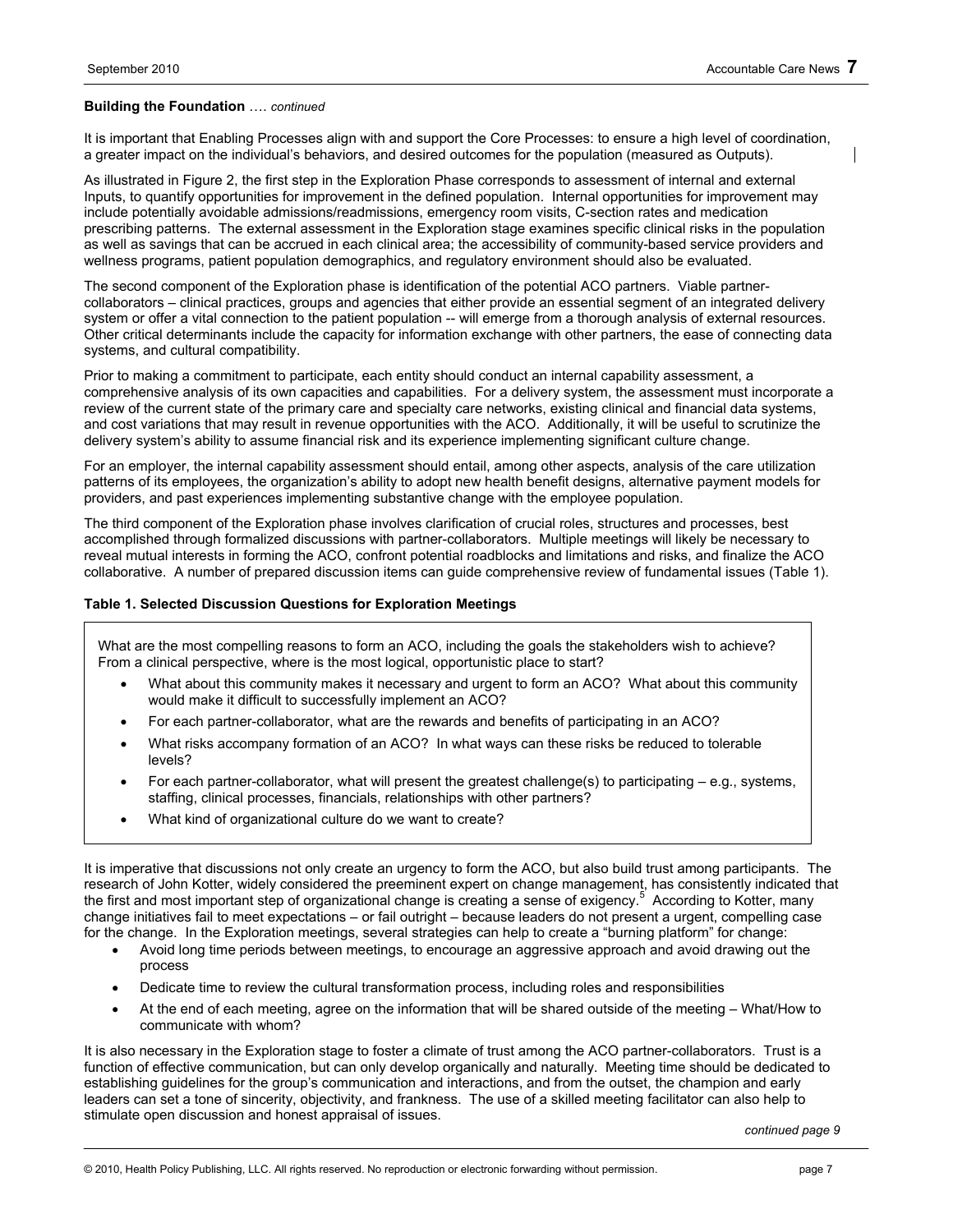## *T*hought Leader's *C*orner

Each month, *Accountable Care News* asks a panel of industry experts to discuss a topic of interest to the medical home community. To suggest a topic, send it to us at info@accountablecarenews.com.

### **Q. "Can Accountable Care Organizations have a meaningful impact on the cost-curve?**

Most people are familiar with the saying that, "a bird in the hand is worth two in the bush." But who would accept the logic that, "a bird in the bush is worth two in the hand"? This is not a strategy that many providers will adopt but yet that is the logic that drives the shared savings concept for ACO reimbursement. A provider that is paid for billable services is going to be hard pressed to see the wisdom in reducing his/her encounters or his/her procedures in order to reduce the overall cost of care. That means a reduction in real earnings today for the prospect that a sufficient number of his/her colleagues also reduce their billings such that three years from now, if savings have been achieved, he/she will get his/her percentage of half the savings realized. A tough sell made even tougher when you add in the administrative overhead that has to be maintained to even qualify as an ACO. If ACOs are to be successful, then some form of capitation is going to have to drive the payment model. This allows for strategic management with a predictable revenue stream and something the ACO can rally around. California groups already fit that description and are better positioned than most of the rest of the nation to take on this challenge.



### **Keith Wilson, M.D.**

Region 6 Medical Director, HealthCare Partners Former President & CEO, Talbert Medical Group Costa Mesa, CA

"It is the responsibility of healthcare systems to create accountability for the overall quality, cost and satisfaction of care in their communities. ACO's will unite hospitals, doctors, nurses and community resources to radically shift the way America delivers, pays for and even thinks about healthcare. Right now, up to 30 percent of the total funds spent on healthcare are wasted dollars. Within an ACO format, care will be more complete and coordinated with all care providers working together. One of the main goals is to avoid situations that waste time or money, such as unnecessary or repeated tests and duplicative office visits. In an ACO, doctors and hospitals will no longer be rewarded for the volume of care provided; instead, they will be paid based on their ability to provide preventive care and keep people healthy. For example, if the ACO can work proactively with a heart failure patient to manage medications and recommend lifestyle changes that improve their condition, they can prevent serious complications that require expensive surgeries and long hospital stays. The savings generated from these care improvements can then be shared by the ACO and the payer as an incentive to promote value rather than volume. When doctors, hospitals, nurses and other care providers efficiently deliver the right care, in the right setting, people benefit and overall costs will be reduced, and these efficiencies will continue overtime."



### **Wes Champion**

Senior Vice President of Premier Consulting Solutions Premier healthcare alliance Charlotte, N.C.

Potentially, yes, but only if payment methodologies change in an aligned fashion. What is most important is that we achieve accountable care – i.e. better coordinated care, more transparent to the consumer, using evidence-based measures to achieve better outcomes, greater patient satisfaction and improved cost-efficiency. ACOs are provider-based organizations comprised of multiple providers with a level of clinical integration sufficient to deliver accountable care. But ACOs cannot achieve these goals alone. Payment systems also will need to move away from fee-for-service to payment arrangements that incentivize greater provider collaboration. And ACOs will need strong, effective and collaborative relationships with both private and public purchasers and payers to be successful. Some organizations that combine provider and payer elements today, such as Kaiser, Geisinger and Intermountain, are well-positioned to align payment and delivery change, at least for lives they cover directly. But such alignment will be necessary on a much broader scale to achieve a meaningful impact on the cost curve on a national basis. The concepts underlying shared savings, bundled fees and global or capitated payments are promising in this regard and being explored in various pilot programs and demonstrations. The PPACA, particularly through Sections 3021, 3022 and 3023, will drive greater testing of these concepts at the federal level. Determining best practices in accountable care – both in payment methodology and delivery system organization and operations – and expanding such practices on a national basis will take time. But the promise is there.



**Doug Hastings** 

Chair of the Board of Directors Epstein, Becker & Green, P.C. Washington, D.C.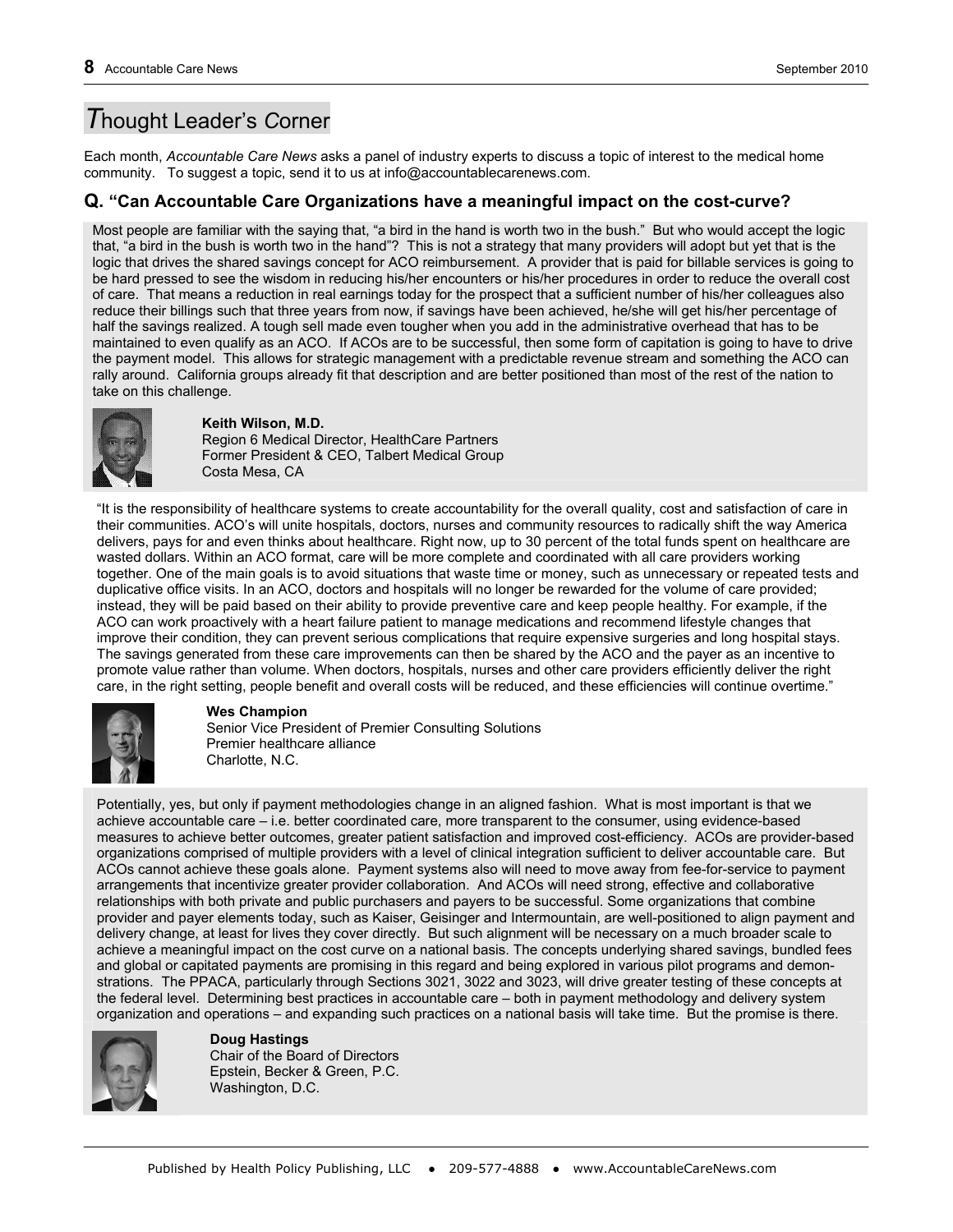## *T*hought Leader's *C*orner…*continued*

Can Accountable Care Organizations have a meaningful impact on the cost-curve? ACOs have the potential to develop structures and processes to enable better cost control, but external economic forces must align to get results. A critical mass of payers with directionally consistent incentives will be needed. CMS fee for service is a good start but not enough; we need Medicaid and the private sector to come along also. Another key issue is that in every case, measurement of ACO performance relies on the existence of a cost target andhow this target gets set is critical. Performance against this target determines shares savings, future fee schedules and/or dollars left in the ACO's budget. CMS is contemplating setting targets by using a retrospective analysis of the ACO's own performance on risk adjusted per member cost increase relative to national increases. This imbeds a relative cost curve change into the formula, but is tough on ACOs as they won't have any idea of how they are doing until long after the fact. In the private sector, these targets are negotiated; meaning larger systems with more clout can and will demand higher targets. I strongly believe that we must bring consumers into this picture. If consumer premium or benefit cost sharing was based on each ACO's target, then ACOs would need to keep their targets competitive to attract and retain market share, negating the incentive to keep pushing targets higher, and rewarding the best performers with patient market share.



#### **Ann Robinow**  President

Robinow Health Care Consulting Minneapolis, MN

Accountable Care Organizations are one of America's best hopes for reducing healthcare costs without rationing, but only if they receive the right kind of support to dramatically change the way healthcare is delivered. The single most critical type of support that ACOs need is meaningful payment reform. It is widely recognized that the structure of current healthcare payment systems frequently prevents or penalizes efforts to improve the quality of health care and control healthcare costs. For example, many studies have shown that the rate at which people with chronic diseases are admitted to the hospital can be dramatically reduced by having nurses make home visits, by encouraging patients to call their doctor early, and by improving access to primary care practices on evenings and weekends. But current fee for service payment systems don't pay for nurse care managers and they don't pay doctors to talk to patients on the phone. The obvious solution is to pay for those things, in return for accountability by PCPs to keep their patients well and avoid hospitalizations. Another example is that tens of thousands of people still get infections in hospitals that cost millions of dollars to treat, but under current payment systems, hospitals lose money – a lot of money – when they prevent those infections. Again, the solution is obvious – pay for care that has a warranty, the same way we pay for products and services in every other industry. Unfortunately, the most commonly discussed payment change for ACOs is "shared savings," which is nothing more than a new form of pay-for-performance (P4P). Shared savings makes no change in the flawed fee-for-service system; it still pays more for more services, it still pays more for correcting errors and complications than for preventing them, and it still fails to pay for many services that could prevent the need for more expensive care. Moreover, it provides no upfront resources to help physician practices invest in the care changes that could save money overall. In other words, it's not genuine payment reform. The Patient Protection and Affordable Care Act authorizes CMS to use payment methods other than shared savings to support ACOs, and hopefully CMS will do so. Commercial payers and state Medicaid programs also need to move to more value-based payment systems. With genuine payment reform from all payers, ACOs could significantly reduce healthcare costs without rationing.



#### **Harold D. Miller**

Executive Director, Center for Healthcare Quality and Payment Reform, President & CEO, Network for Regional Healthcare Improvement, New York, NY.

#### **Building the Foundation** …. *continued*

Completion of the Exploration phase signals readiness to begin transition to the second phase, Planning. As Levett, Hannah and Roberts<sup>2</sup> note, there is an intermediate step between Exploration and Planning – when the partnercollaborators are able to make a commitment to assign resources to formation of the ACO and the accompanying cultural transformation. Once all of the enumerated components of the Exploration stage have been fulfilled, the participants should have the information (and confidence) to affirm their investment in moving forward. The Accountable Care Organization represents a capable model for improving the quality of healthcare, controlling costs, and assuming accountability for outcomes. One of the challenges to forming an ACO, however, is integrating multiple clinical and nonclinical environments into a unified, cohesive culture focused on achievement of measurable goals. A four-phase process of cultural transformation has been proposed, outlining a deliberate, intentional approach to managing the change. The authors assert that the initial, foundational Exploration phase – self-assessment and analysis, thoughtful selection of partners, and careful examination of opportunities and issues -- is essential to building an organizational and cultural framework upon which the ACO can grow. In fact, we contend the very success of the ACO hinges on it.

*Continued on page 11*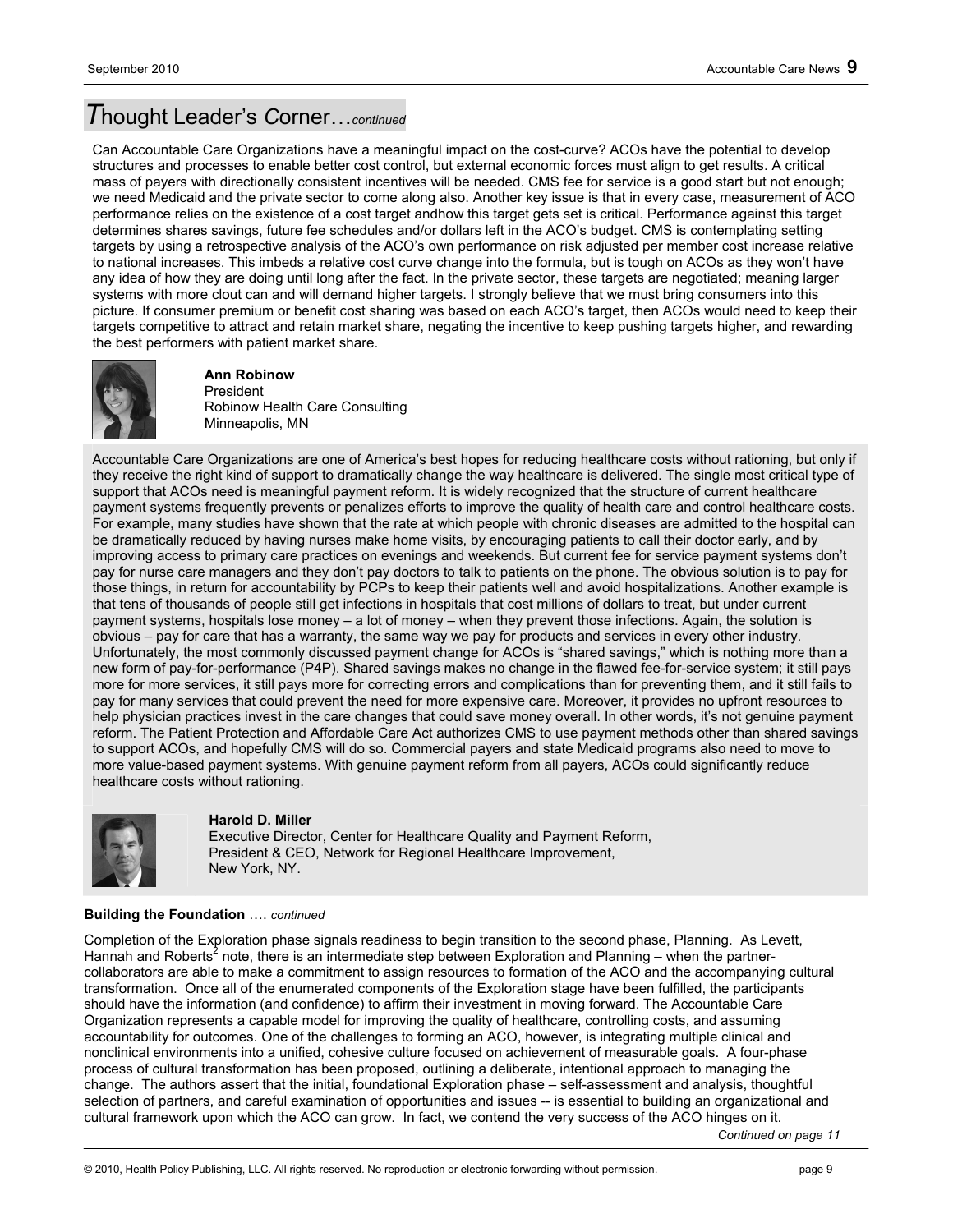## **INDUSTRY NEWS**

# **PRFMIFR**

#### **Premier's Healthcare Alliance Accountable Care Organization Readiness Collaborative Joined By Over 40 Healthcare Systems**

Over 40 leading health systems are now participating in the Premier healthcare alliance's Accountable Care Organization (ACO) Readiness Collaborative. The participating health systems will evolve the organization by working together with the skills, team and operational capabilities necessary to become effective ACOs capable of lowering costs by improving care coordination, efficiency, quality and patient satisfaction.

Accountable care organizations are formed when healthcare providers come together as a group and accept accountability for a defined patient population's care. Their purpose is to keep patients healthy and out of intensive care settings. ACOs will also strive to reform payment delivery by rewarding providers who supply better care that leads to more cost-effective outcomes.

"Together, health systems in the ACO Readiness Collaborative will build the knowledge and expertise needed to transform today's system from one that treats illness, to one that delivers health and wellness," said Premier president and CEO Susan DeVore. "In moving forward this way, these health systems are truly implementing the goals of healthcare reform – improved healthcare outcomes at the most cost-effective price for patients and taxpayers."



#### **AMGA Collaborative on the Development of Accountable Care Organizations to feature 19 Health Care Systems**

19 top-tier medical organizations, representing 10,500 providers and over 5 million patients will now be involved in the ACO Development Collaborative which is scheduled to have its first meeting along with the AMGA National Summit on Accountable Care Organizations (ACOs).

Member organizations will be assisted by the AMGA's ACO Development Collaborative to acquire and improve the necessary characteristics to become an ACO. The participating members include: ABQ Health Partners, Albuquerque, NM; Advocate Physician Partners, Mount Prospect, IL; Alegent Health Clinic, Omaha, NE; Arch Health Partners, Poway, CA; Crystal Run Healthcare LLP, Middletown, NY; District Medical Group, Phoenix, AZ; Esse Health, St. Louis, MO; Harbin Clinic, Rome, GA; Holzer Clinic, Gallipolis, OH; Montefiore Medical Center, Bronx, NY; New Lexington Clinic, PSC, Lexington, KY; Physicians of Southwest Washington, Seattle, WA; The Polyclinic, Seattle, WA; The Portland Clinic, LLP, Portland, OR; Portland IPA, Portland, OR; Vanderbilt Medical Group, Nashville, TN; Walla Walla Clinic, Walla Walla, WA; Weill Cornell Physician Organization, New York, NY; and Wilmington Health, Wilmington, NC



#### **Exeter Health Resources Gets Involved in the First Statewide ACO Pilot Program in New Hampshire**

Exeter Health Resources is now participating in the New Hampshire Citizens Health Initiative's Accountable Care Organization (ACO) Pilot Program in a bid to pursue its mission to improve the health of New Hampshire's Seacoast communities. Kevin Callahan, president and CEO of Exeter Health Resources, said that "The ACO initiative presents an opportunity for Exeter Health Resources to continue in its efforts to reinvent health care delivery in a manner that improves access, efficiency and quality through enhanced collaboration in the delivering of care to our patients".



#### **Report For Hospitals to Prepare forACOEnvironment**

The Chartis Group has published "Improving Performance and Building Capabilities During Turbulent Times" The Chartis Group highlight a Market Evolution Framework that presents the importance of cost management for hospitals and health systems, and emphasizes three other key initiatives that must be addressed: care management, network management, and population health management. The report describes how providers in different local markets can be affected at different rates by the various impending market pressures. It recommends that hospitals and health systems prioritize and carefully sequence their focus on all four management areas in order to successfully operate in a future environment that places a greater degree of financial risk on providers and pushes them to organize and effectively function within an accountable care environment.

### **Building the Foundation** …. *continued*

- 1. Recommended articles include: Shortell, S.M., Casalino, L.P. 2008. Health Care Reform Requires Accountable Care Systems. *JAMA*, 300(1): 95-97; Miller, H.D. 2009. How to Create Accountable Care Organizations. Pittsburgh (PA): Center for Healthcare Quality and Payment Reform; Fisher, E.S., Staiger, D.O., Bynum, J.P.W., Gottlieb, D.J. 2007. Creating Accountable Care Organizations: The Extended Hospital Medical Staff. *Health Affairs*, 26(1): W44-W57; Taylor, M.. 2010. The ABCs of ACOs. *Hospitals and Health*  Networks, 84(5): 26-38; and Bertko, J. 2009. Delivery System Reform: Developing Accountable Care Organizations. www.academyhealth.org/files/SQII/Bertko.pdf
- 2. Levett, J.M., Hannah, J., Roberts, P.W. 2010. Managing to Change: A Model for Cultural Transformation for the Accountable Care Organization. *Group Practice Journal*, 59(6): 8-13.
- 3. Wagner, E.H. 1998. Chronic Disease Management: What Will It Take to Improve Care for Chronic Illness? *Effective Clinical Practice*. 1(1): 2-4; and Nichols, L.M., Weinberg. M., Barnes, J. 2009. Grand Junction, CO: A Health Community That Works. www.Newamerica.net.
- 4. See discussion of complex adaptive systems in Levett, J.M., Roberts. P.W. The Accountable Care System: A Business Model for Population Health Management. Accepted for publication in MGMA Connexion, Fall 2010.
- 5. Kotter, J. P. 2008. *A Sense of Urgency*. Boston (MA): Harvard Business School Publishing.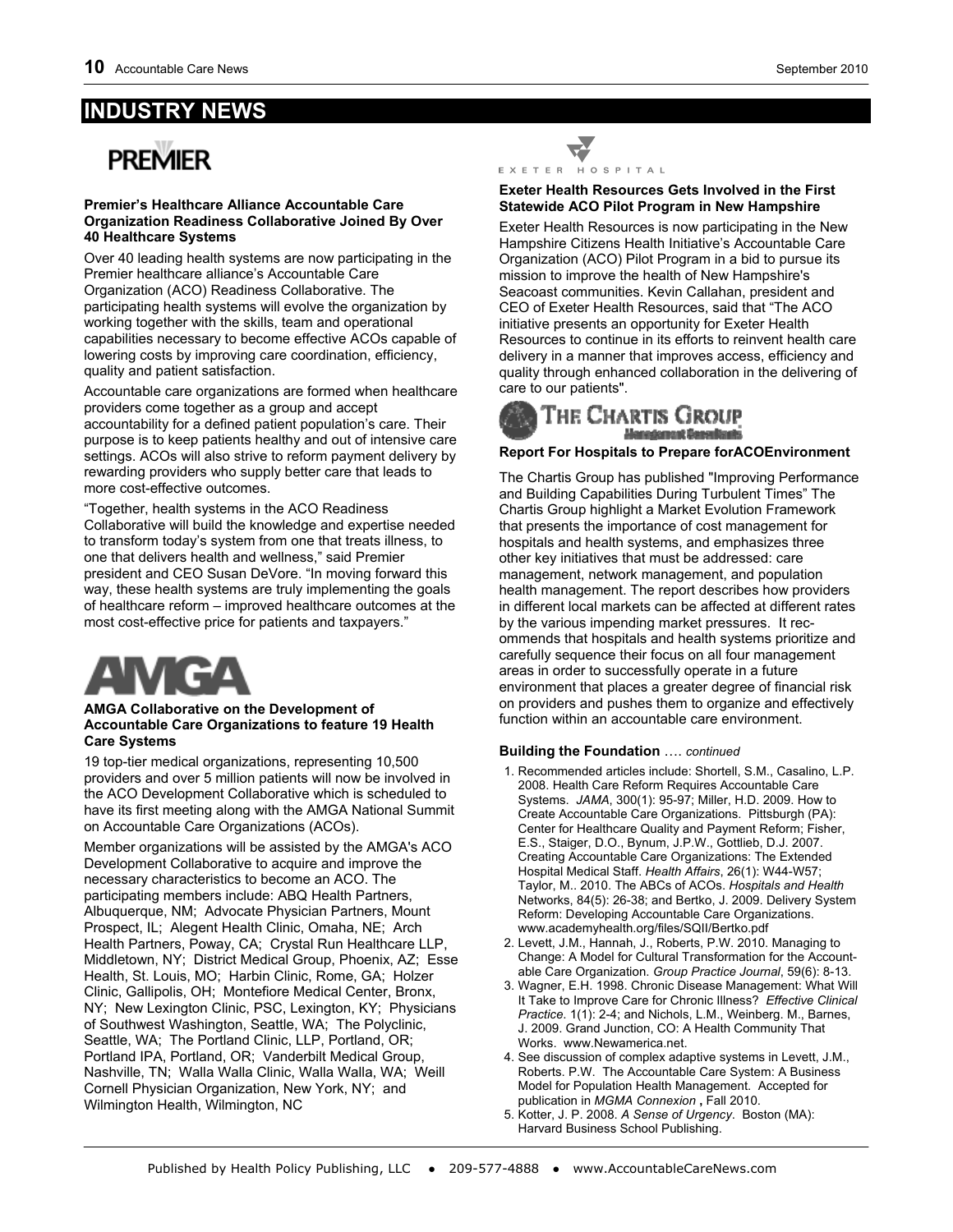## **INDUSTRY NEWS**



#### **Three Tips For the Transfer of Financial Risk In Accountable Care**

Hospital Review reports that the shift from fee-for-service model to accountable care in the healthcare industry marks a fundamental difference in who manages the risk. As we get closer to accountable care, risk will gradually transfer from the health insurers over to the health providers. Providers will need to understand the risks associated with the populations they manage and appropriate many of the tools and processes currently employed by health insurers. Here are three tips from Nathan Gunn, the chief science officer for Verisk Health, that could help hospitals and providers undertake this shift.

#### **1. Understand the risk in your population.**

Dr. Gunn says that the most important element to the success of an ACO is its ability to understand the risk of a population, "ACOs are going to have to develop skill sets around analytics that once were solely the providence of health plans," he says. The provider needs to understand the risk of a population and the cost associated with that risk in order to make sure that it receives fair pricing for managing that population's care. "If a population is twenty percent sicker than expected, the provider needs to make sure it's getting 20 percent more for that care," says Dr. Gunn.

#### **2. Thoughtfully allocate resources.**

As well as assessing risk, analytics can aid providers in identifying where their resources should be allocated to get the most return on their investment. "Predictive models can show providers who in a population they should focus their time and effort on," says Dr. Gunn. "Identifying the riskiest one percent who are most likely to require expensive care allows providers to focus more disease and case management efforts toward these patients and hopefully reduce their costs."

Following the identification of patients most likely to fall ill, the next move is searching for holes in care, a process which necessitates increased analysis of EMR data and claims on an individual patient level. In doing so one can highlight gaps in care that might well have made a contribution towards increased risk. This very process of identification is instrumental in filling these gaps to prevent the recurrence of similar or indeed the same problems in the future.

#### **3. Profile internal providers.**

Providers have been profiled by insurers for quite a long time as a way to steer patients in the direction of those which provide better cost effectiveness and higher quality care. Unfortunately, this process of provider profiling has thus far failed at moving any sizable portion of healthcare consumers in the direction of better quality providers. However, while bearing the past in mind, there is no reason by ACOs with numerous providers ought not to continue and improve upon the practice of profiling.

*continued…*

#### **Three Tips For the Transfer…** *continued*

"A medical director of the ACO should understand which of the clinics or hospitals in the ACO has the best quality and efficiency," claims Dr. Grunn. According to Dr. Grunn ACOs can succeed at identifying and implementing best practices across their entire networks by aggressively zeroing in on high level performers and rewarding them for their performance.



#### **California Provider Groups Seek Out Accountable Care Organizations to Improve Care Coordination after the Passage of Health Reform**

Californian provider groups, including physician groups, independent practice associations, hospitals and medical foundations, have begun to shape their own role in the upcoming shift to accountable care organizations (ACOs), reports HealthLeaders-InterStudy, a leading provider of managed care market intelligence.

 Because of health reform, hospitals will now be held accountable for the quality of care in their community and will this be interested in the possibilities that ACOs could offer to help improve the coordination of care for their patients and streamline the reimbursement processes. The anticipated federal use of ACOs for fee-for-service Medicare is stirring high interest among provider groups and hospitals, leading to partnership discussions, according to the recent California Health Plan Analysis. This means that ACO could involve a variety of structural relationships between physicians, hospitals and health plans — a movement that would surely continue consolidation in the provider community.

"In preparation for the ACO pilot projects, some hospitals are looking to establish medical foundations that will give them the legal authority to work more closely with physician groups to coordinate care," says Chris Lewis, senior market analyst with HealthLeaders-InterStudy. "The ACO development for fee-for-service Medicare means closer care management of many more beneficiaries. Hospitals that have arrangements with physicians that align incentives and allow for coordination of care are well positioned to form an ACO."

## *S***ubscribers'** *C***orner**

Subscribers can access an archive of current and past issues of *Accountable Care News*, view added features, change account information and more from the Subscriber web site at www.AccounttableCareNews.com. Subscribers can network and discuss ACOs with other health care professionals, review job opportunities and more in the LinkedIn Accountable Care News Group. To join, go to http://www.linkedin.com/groups?gid=3066715